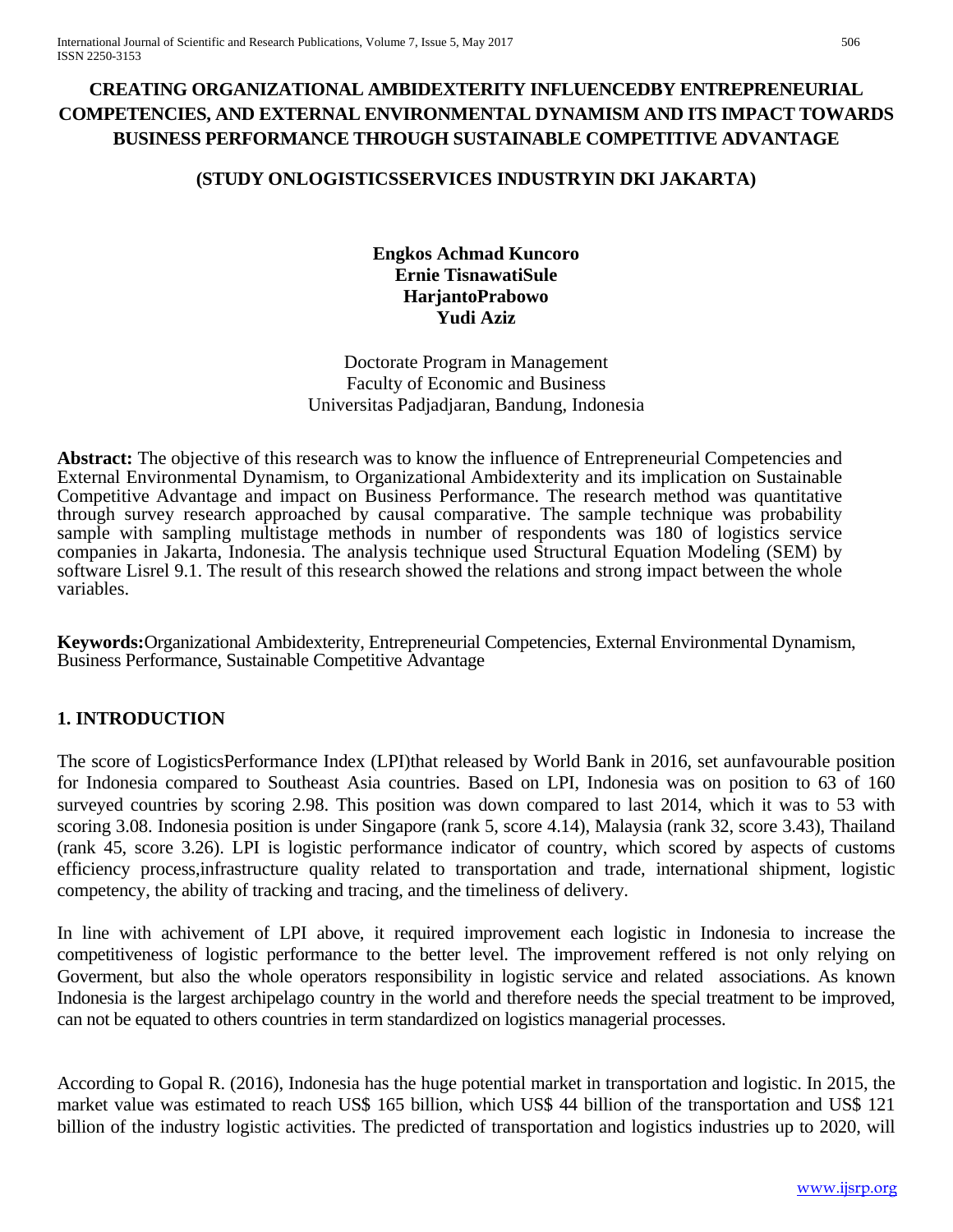grow up to 15,4%. The huge market potential and business opportunities in one hand, and the problems that overarching in another hand causing some domestic company can not utilize the potential optimally. On other hand, the domestic company failing one by one due to the tight competition, especially caused by pressure from foreign logistic service companies.

Viewed from the business charactreistics side, the business performance of logistics service companyis not only influenced by external aspect or macro, but also highly dependent upon the strength competency of managerial or can be said on the enterpreneurial competencies strength. The contribution of managerial or enterpreneurial empetencies in the logistic service company is very decisive, because many business aspects are determined by management strategy, commitment, managerial concept, captured opportunity ablility, good management and leadership, interweave relationships ability, personal superior competency, and business technical skill, which are all called enterpreneurship competencies.

The logistic service companies tend to less innovative, because always run the business from time to time, in other words mostly of these kinds of company focus in the exploit. Company must to exploit the efficiency, process improvement, including innovation. However, the innovation is usually only internal scope, which forgets new innovations outside of the habit of the regular businesses. Although there were able to repeat the successful back but after through the issue over and over again, in other word the company was too busy exploiting. Once the business becomes saturated, company is starting to consider the new one by exploration but it's too late. In this context appears ambidextrous organization concept, the organization concept that running an exploit and explore methods side by side.

The increase of the logistic services companies from West and Asia region to do activities in Indonesia, demanding these logistic service companies to maintain and improve the sustainable competitive advantage (SCA). This SCA is a success key to exist and keep creating a superior business performance.

## **2. Theoritical Background**

This research intend to developethe grand theoretical model "Strategic moved to achieve business performance through Organization Ambidexterity mediation and Sustainable Competitive Advantage, and the role of exogenous variable Entrepreneurial Competencies and External Environmental Dynamism". To develop Grand Theoretical Model needs some theories that explain the variables relation, such as Entrepreneurial Competencies, External Environmental Dynamism, Organizational Ambidexterity, Sustainable Competitive Advantage, and outcome variable that is Business Performance.

Strategic Management was used as a basic theory, which related to Huang and Lee (2012) theories:

*"A review of strategic management literature indicates that two important schools of thought have emerged that seek to explain the competitive advantage of a firm. Resource-based view theory focuses on firm effects, whereas industrial organization literature emphasizes industry effects as critical determinants of competitive advantage and superior performance".*

Some of competitive advantage concepts delivered by experts would be discussed below.

According to

Porter (1993:2)

*Competitive advantage grows fundamentally out of value a firm is able to crate for its buyers that exceeds the firm's cost of creating it.*

Porter (1993:4)

*Competitive Advantage is at the heart of a firm's performance in competitive markets" and goes on to say that purpose of his book on the subject is to show "how a firm can actually create and sustain a*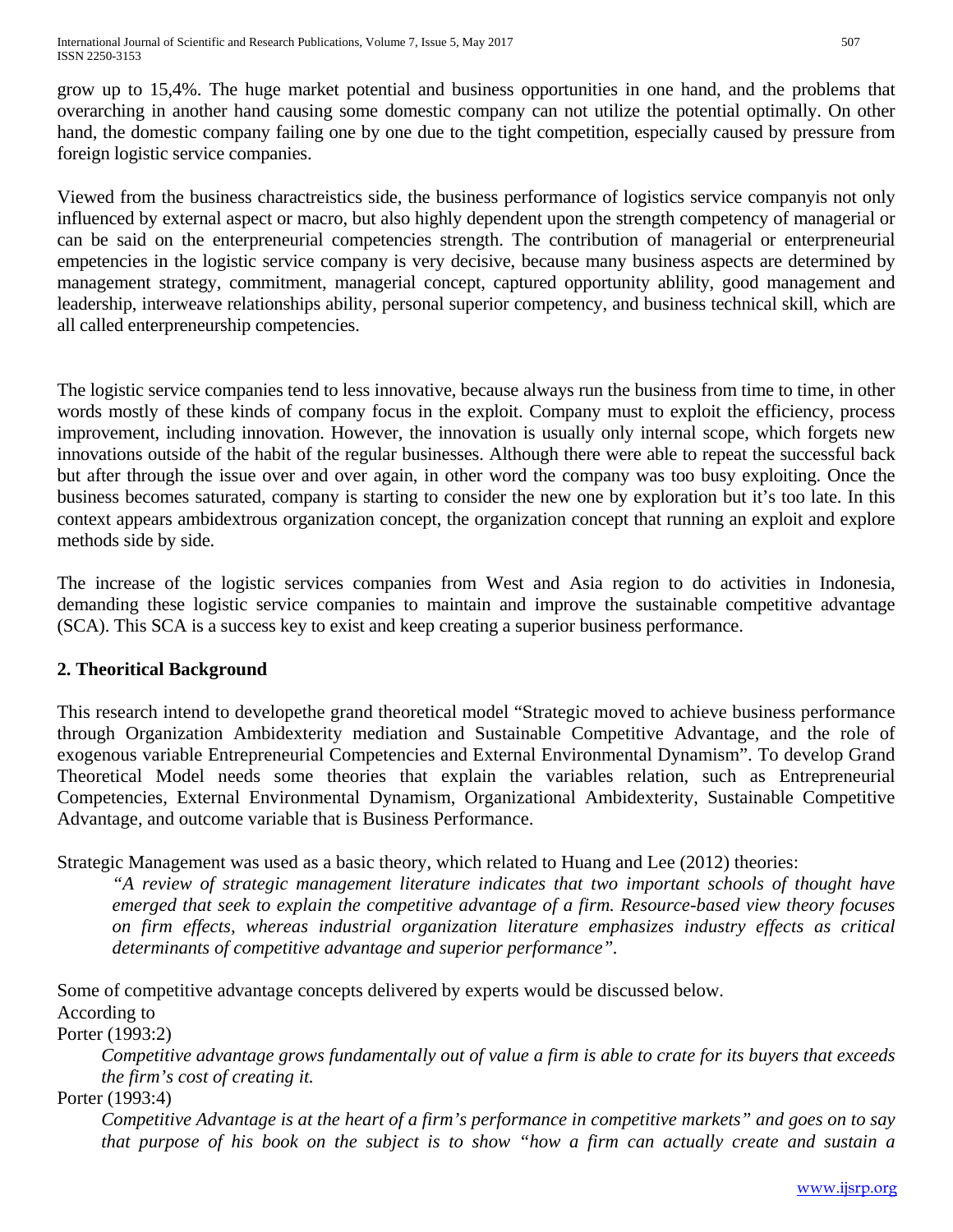*competitive advantage in an industry—how it can implement the broad generic strategies." Thus, competitive advantage means having low costs, differentiation advantage, or a successful focus strategy. In addition, Porter argues that "competitive advantage grows fundamentally out of value a firm is able to create for its buyers that exceeds the firm's cost of creating it.*

David (2013:38)

*Anything that a firm does especially well compared to rival firms. When a firm can do something that rival firms cannot do, or owns something that rival firms desire, that can represent a competitive advantage.*

### Hitt*et al*. (2012:5)

*A sustained or sustainable competitive advantage occurs when a firm implements a value-creating strategy of which other companies are unable to duplicate the benefits or find it too costly to imitate.*

Based on the definitions above, generally the excellence competitiveness is a company excellence, which can work better and more successful compared others companies in the same industry.

According to Foroughi et al. (2015) the Organizational Performance is an accumulated outcome of the whole process and organization work activities.It is a complicated but important concept, manager needs to understand the contributed factors to high organization performance.More than that, they intend to succsess in high performance, which organization, working-unit or working group achieve the highest performance, no matter what the mission are, strategics, or target is being chased.Further than that Kaplan and Norton (1997) said that *theroleofperformanceassessmentinhelpingorganizationmemberstomanagethevaluechain*.

In 1976 Duncan (in Bodwell, 2011) was the pioneer who introduced the term of Organizational Ambidexterity (OA). Then before March 1991 issued a seminar paper about OA, and ever since OA become a popular concept until today. In its development, the OA conceptual papers based on Organization Learning (OL), Strategic Management (SM) that are description of the March'sframework that had been written by others experts (Bratnicka 2014, Good and Michel 2013, O'Reilly III and Tushman 2013, Zacher and Wilden 2014).

Based on Good and Michel (2013), Organization Ambidexterity (OA) is a company ability to explore and exploit simultanously. Exploration was defined as a knowledge to search, novelty, experimentation, innovation, radical changes and new product creation, process, and services Explotation was defined as a knowledge to continous improvement, modification, improvment, and additonal product changes, process and services (O'Reilly III and Tushman, 2013).

Some important definition had been presented by experts, which become a basic enterpreneurship thought today (Strauss, 2014) are proposed by:

- *1) Joseph Schumpeter:"entrepreneur are innovators who use a process of shattering the status quo of the existing products and services, to set up new products, new services."*
- *2) Peter Drucker: "An entrepreneur searches for change, responds to it and exploits opportunities. Innovation is a specific tool of an entrepreneur hence and effective entrepreneur converts a source into a resource."*
- *3) Howard Stevenson:"Entrepreneurship is the pursuit of opportunity without regard to resources currently controlled."*

Based on Al Mamun et al (2016), a critical analysis that done on previous model, entrepreneur competency was finally earned eight significant competences, which was recommended for further investigation that include: strategic, commitment, conceptual, opportunity, organizing and leading, relationship, personal, and technical.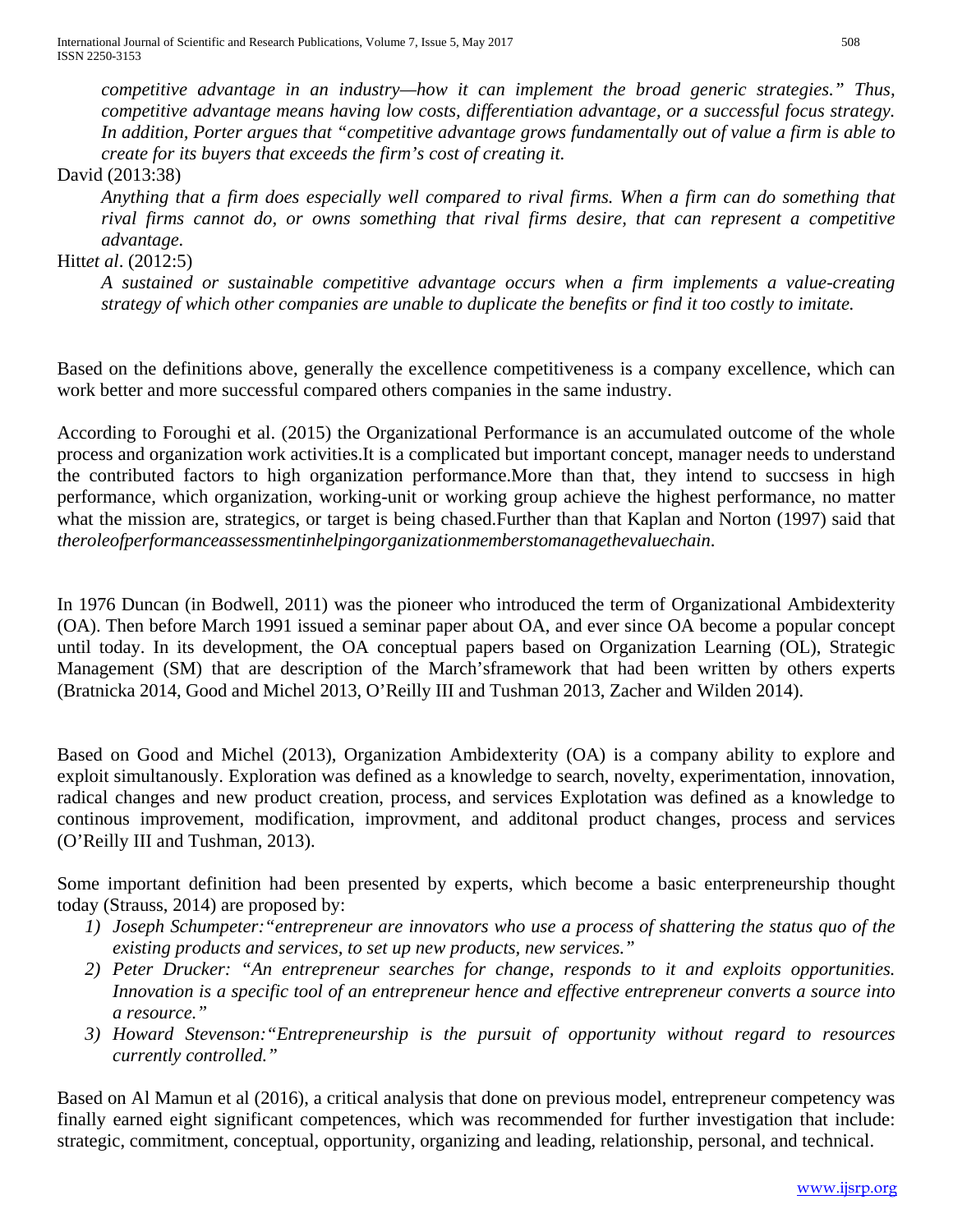Organization strategic was determined mostly by organization environment. That is why; the relationship between organization and its environment is one of the most important topics of strategic management. Most of the research concentrated in uncertainty environment that appears becomes the main limitations in organization activities. This theory was based on argument that the organization sustainability depends on effective and efficient performances. The highest performance could be achieved if the organization responds to environment demands in the right way. Therefore, the research with dependence resources perspective is become important to consider environment dimension, withinorganization operated. Internal and external organization condition determines characteristic composition as a consequence is an organization performance. External Environment Dynamism has to be faced and taken seriously by the proper and fast strategy (Hoogh et al. 2004).

Based on the studied theory, previous researchs, and thinking framework, which had been disscussed deeply in previous section, it can be formulated the links of conceptual model among Entrepreneurial Competencies, External Environmental Dynamism, Organizational Ambidexterity, Sustainable Competitive Advantage, and Business Perfomancein the thinking framework / research paradigm match to Figure 2.1:



**Figure 1. Research Framework**

## **Hypotheses**

Based on description in theory, research framework, and research variable entaglement paradigm, hypothesiscan be structured in this research:

Hypothesis 1:Entrepreneurial Competencies and External Environmental Dynamism gives

impact to Organizational Ambidexteritywhether partial and simultaneous.

Hypothesis2: Entrepreneurial Competencies gives influence to Sustainable Competitive Advantage.

Hypothesis 3: External Environmental Dynamism gives effecting to Sustainable Competitive Advantage.

Hypothesis 4: Organizational Ambidextery gives influences to Sustainable Competitive Advantage.

Hypothesis5: Sustainable Competitive Advantage gives impact to Business Perfomance.

Hypothesis 6: Entrepreneurial Competencies gives effecting to Business Performance.

Hypothesis 7: External Environmental Dynamism gives impact to Business Performance.

## **3. Method**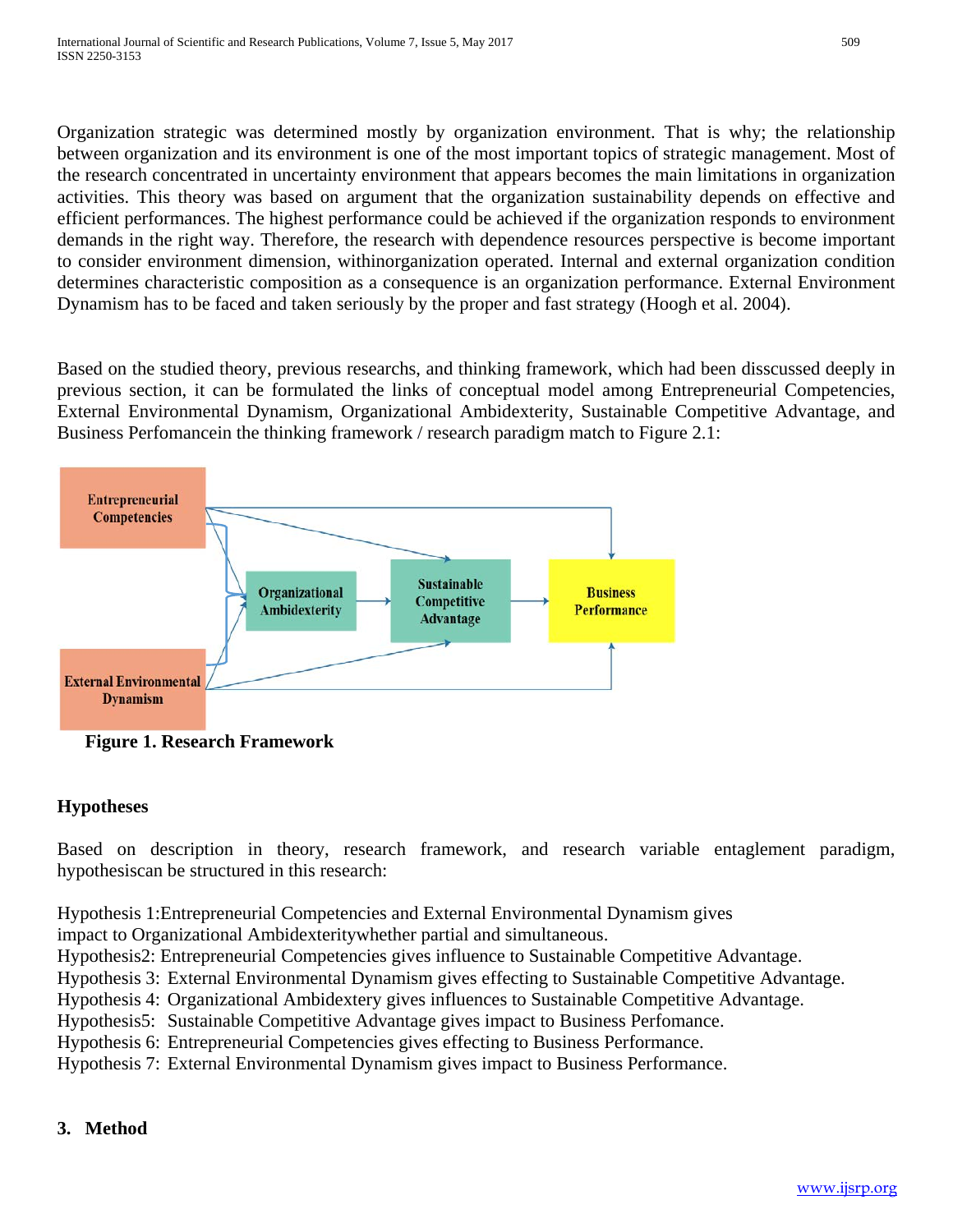The research methodology was quantitative with description and verificative research.The total sample of theresearchwasabout 180 companiesthatconsist of fivebigcompanies in enteredfinancialmarkets and 175 small and mediumsizedcompanies in servicelogistic. Structural Equation Modeling (SEM) was used as ananalysis technique in this research in AMOS Version 22.0/*Amos Graph*.

Entrepreneurial Competencies Variable includes dimensions of:

- 1) Opportunity Competency
- 2) Relationship Competency
- 3) Conceptual Competency
- 4) Organizing and Leading Competency
- 5) Strategic Competency
- 6) Commitment Competency
- 7) Personal Competency
- 8) Technical Competency.

Meanwhile, External Environmental Dynamism includes dimensions of:

- 1) Competitive Intensity
- 2) Government Regulation
- 3) Infrastructure Support
- 4) Macro Economic Indicator.

Furthermore, Organizational Ambidexterity Variable includes dimensions of:

- 1) Exploration
- 2) Exploitation.

As to Sustainable Competitive Advantage Variable includes dimension of:

- 1) Price/Cost Advantage,
- 2) Service Quality,
- 3) Service Innovation,
- 4) Market Response, and
- 5) Company Reputation.

Meanwhile, Business Performance includes dimensi:

- 1) Financial Perspective
- 2) Customer Perspective
- 3) Internal Business Process Perspective
- 4) Learning and Growth Perspective

In studying the impact of variables of Entrepreneurial Competencies, External Environmental Dynamism, Organizational Ambidexterity and Sustainable Competitive toward Business Performance used regression analysis by Structural Equation Modeling (SEM).

Meanwhile, in screening the data, this study use Validity and Reliablity Test. In this, Validity Test done by analyzing the Average Variance Extracted (AVE) by looking at the average of variance extracted between indicators. As to the criteria used is when the  $AVE > 0.5$  the scale used in this study is valid.

Furthermore, Reliability test done by analyzing the Construct Reliability (CR) by looking at the consistence of data. As to the criteria used is when the Construct Reliability  $> 0.7$  the scale used in this study is reliable.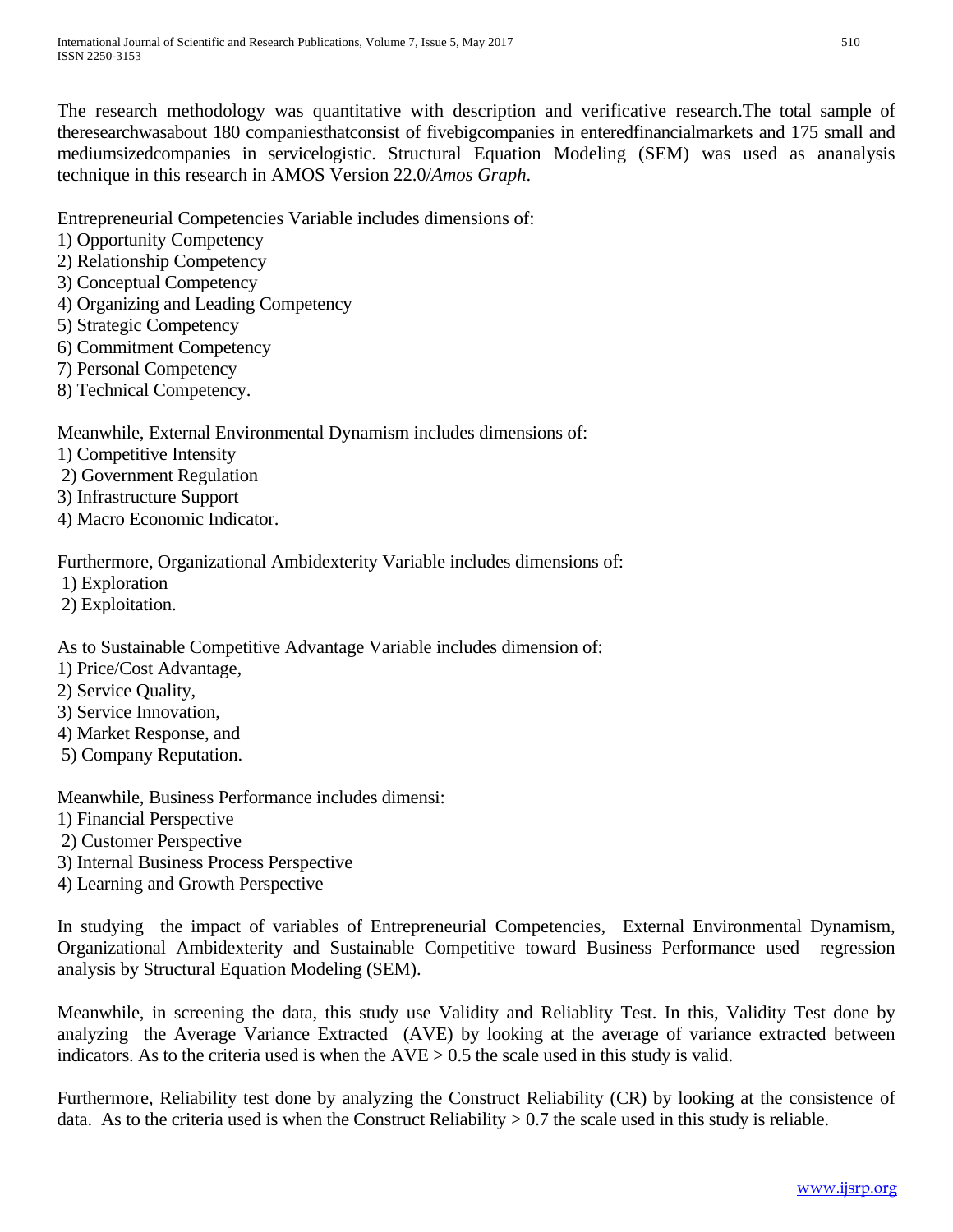### **4. Discussion**

From total research sample of 180 companies, there are 89,5% company did not have a foreign stock participation and only 10,5% companies has. Furthermore 91.65% company has 1-10 domestic branches, 5,6% has 11-20 domestic branches and 2,8% has 21-30 domestic branches. The average of total company assets is Rp. 441.364.537.921, the average of total company income is Rp. 332.922.951.934, and the average of total company net profit is Rp. 27.696.459.895, and has human resources (employees) about 185 people and 65 cutomer generally.

In this study, the used scale has been tested by validity and reliability test and the result seen in the table below:

| <b>Variable</b> | <b>Indicator</b> | λ     | $\lambda^2$ | $\mathbf e$ | CR    | <b>AVE</b> | <b>Description</b> |
|-----------------|------------------|-------|-------------|-------------|-------|------------|--------------------|
|                 |                  |       |             |             |       |            | Reliabel           |
| KK              | KK1              | 0,726 | 0,527       | 0,474       | 0,948 | 0,696      | $\&$               |
|                 |                  |       |             |             |       |            | Valid              |
|                 | KK <sub>2</sub>  | 0,731 | 0,534       | 0,465       |       |            |                    |
|                 | KK3              | 0,875 | 0,766       | 0,235       |       |            |                    |
|                 | KK4              | 0,817 | 0,667       | 0,332       |       |            |                    |
|                 | KK5              | 0,880 | 0,774       | 0,226       |       |            |                    |
|                 | KK6              | 0,911 | 0,830       | 0,170       |       |            |                    |
|                 | KK7              | 0,852 | 0,726       | 0,273       |       |            |                    |
|                 | KK8              | 0,861 | 0,741       | 0,258       |       |            |                    |
|                 |                  |       |             |             |       |            | Reliabel           |
| <b>DLE</b>      | DLE1             | 0,915 | 0,837       | 0,162       | 0,884 | 0,657      | $\&$               |
|                 |                  |       |             |             |       |            | Valid              |
|                 | DLE <sub>2</sub> | 0,762 | 0,581       | 0,419       |       |            |                    |
|                 | DLE3             | 0,718 | 0,516       | 0,484       |       |            |                    |
|                 | DLE4             | 0,832 | 0,692       | 0,307       |       |            |                    |
|                 |                  |       |             |             |       |            | Reliabel           |
|                 | AO1              | 0,866 | 0,750       | 0,250       | 0,898 | 0,816      | $\&$               |
| AO              |                  |       |             |             |       |            | Valid              |
|                 | AO2              | 0,939 | 0,882       | 0,118       |       |            |                    |
|                 |                  |       |             |             |       |            | Reliabel           |
|                 | KBB1             | 0,905 | 0,819       | 0,182       | 0,949 | 0,822      | $\&$               |
| <b>KBB</b>      |                  |       |             |             |       |            | Valid              |
|                 | KBB <sub>2</sub> | 0,898 | 0,806       | 0,194       |       |            |                    |
|                 | KBB3             | 0,939 | 0,882       | 0,118       |       |            |                    |
|                 | KBB4             | 0,884 | 0,781       | 0,218       |       |            |                    |
|                 |                  |       |             |             |       |            | Reliabel           |
|                 | KB1              | 0,875 | 0,766       | 0,235       | 0,924 | 0,752      | $\&$               |
| <b>KB</b>       |                  |       |             |             |       |            | Valid              |
|                 | KB <sub>2</sub>  | 0,924 | 0,854       | 0,146       |       |            |                    |
|                 | KB3              | 0,874 | 0,764       | 0,237       |       |            |                    |
|                 | KB4              | 0,790 | 0,624       | 0,375       |       |            |                    |

#### **Table 1. Result of Validity and Reliability Test**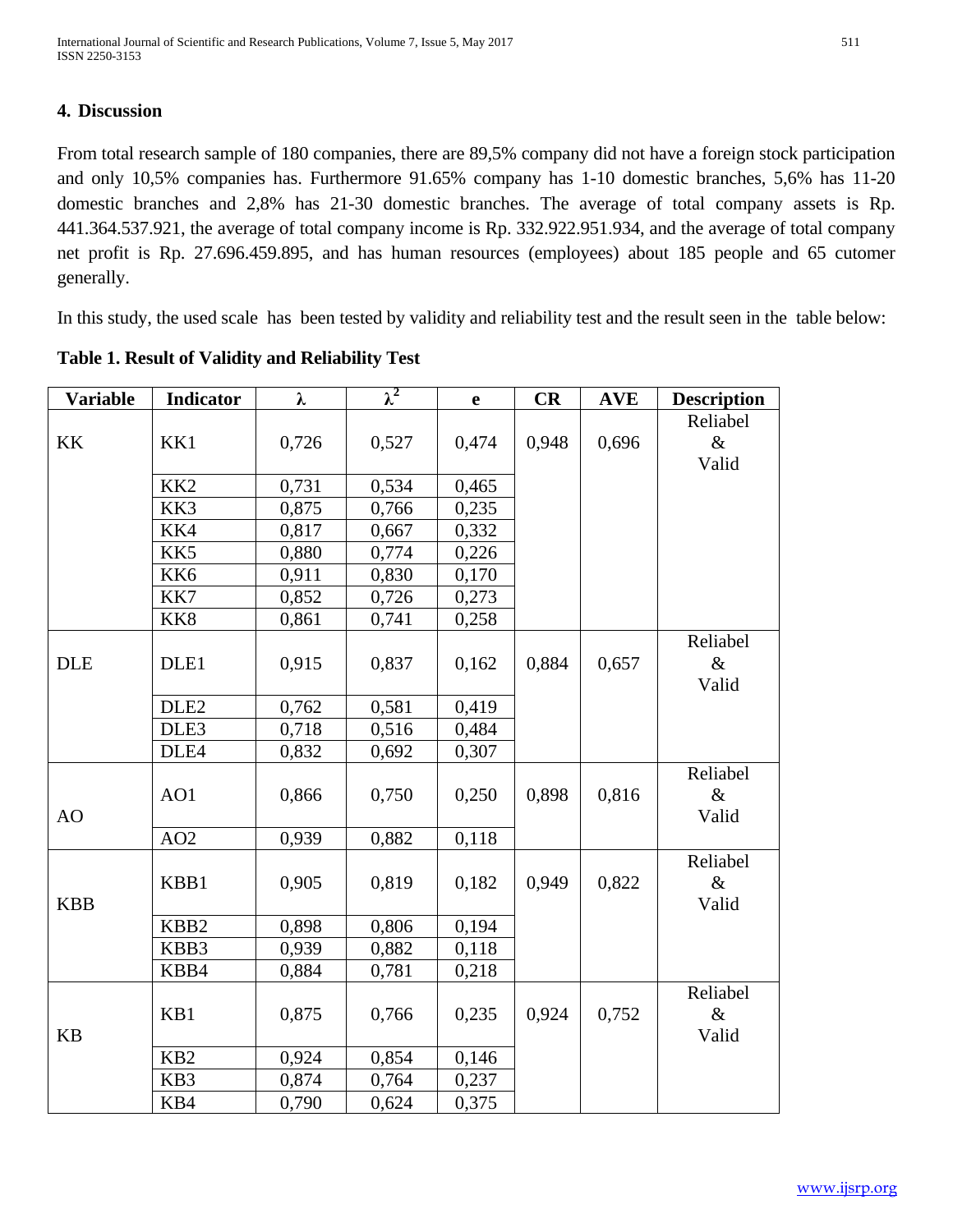At the table above seen that all of Average Variance Extracted (AVE) are greater than 0.5. It means all of scales used in this study were validstatistically. At the table above seen also that all of Construct Reliability (CR) are greater than 0.7. It means all of scales used were reliable.

Furthermore, the proportion of variance of the construct has been tested by looking at the loading factors with the result seem at the figure below.



## **Figure 2. The Proportion of Variance of the Construct.**

At the figure above seen that the Loading Factor or Standardized Loading Estimateof the constructs are

greater than o.5. It means the constructs have high variance proportion. Thus, the constructs have been pass in the validity Convergent Test.

Furthermore, the result of Structural Equation Modeling (SEM) analysis can see below :

|  |  | <b>Table 2. Result of Structural Equation Modeling (SEM) Analysis</b> |  |
|--|--|-----------------------------------------------------------------------|--|
|  |  |                                                                       |  |

| Model  | Line                            | Coeffiencient<br>Lane<br>(Standardized) | $T-$<br>statistic | $R -$<br>square | Conclusion                   |
|--------|---------------------------------|-----------------------------------------|-------------------|-----------------|------------------------------|
| First  | $EC \rightarrow AO$             | 0,584                                   | 7,599             | 0,422           | <b>Hypothesized Accepted</b> |
|        | $EED \rightarrow AO$            | 0,173                                   | 2,512             |                 | <b>Hypothesized Accepted</b> |
| Second | $EC \rightarrow SCA$            | 0,150                                   | 2,099             | 0,638           | <b>Hypothesized Accepted</b> |
|        | $EED \rightarrow$<br><b>SCA</b> | 0,117                                   | 2,041             |                 | <b>Hypothesized Accepted</b> |
|        | $AO \rightarrow SCA$            | 0,650                                   | 8,026             |                 | <b>Hypothesized Accepted</b> |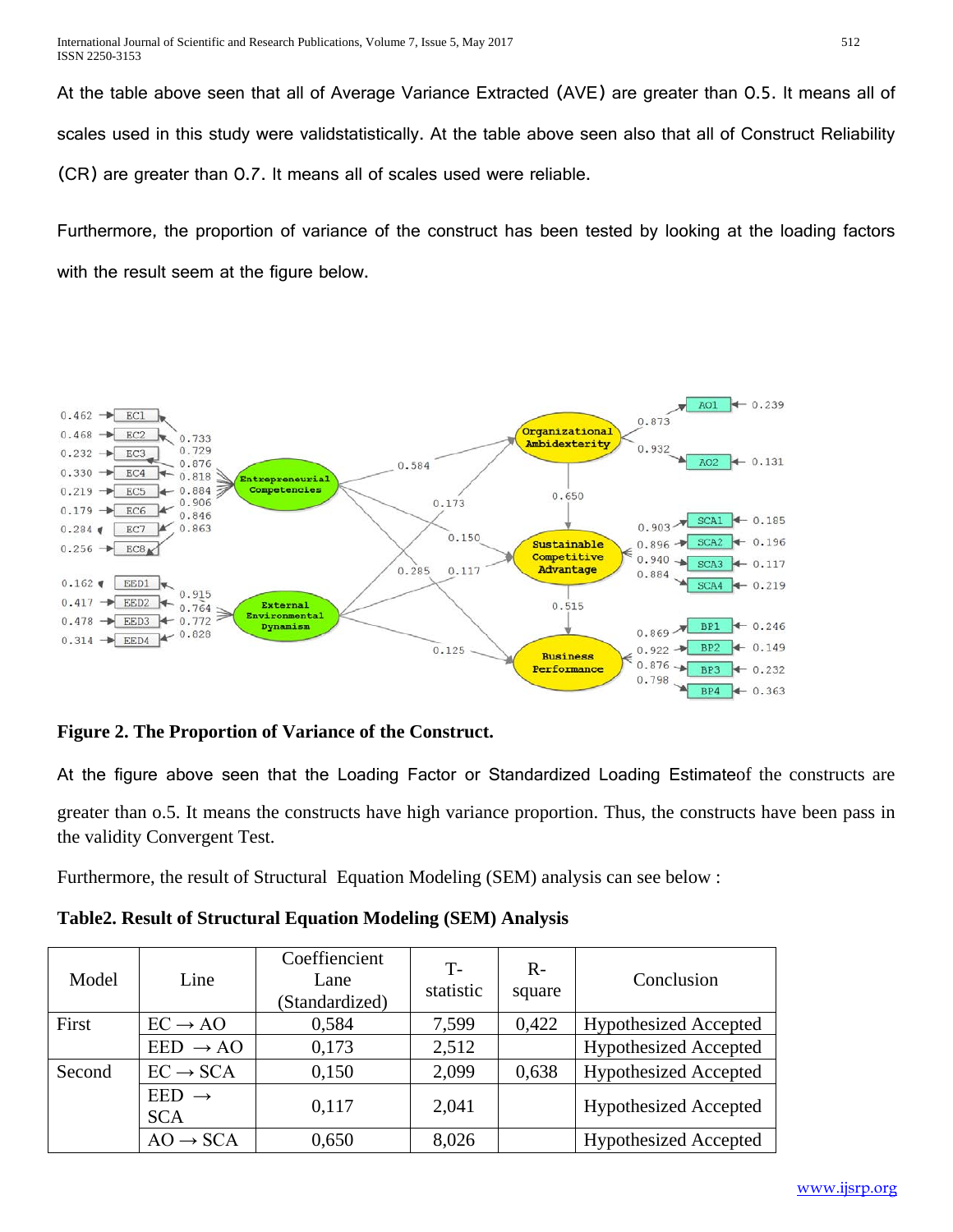| Model | Line                 | Coeffiencient<br>Lane<br>(Standardized) | $T-$<br>statistic | $R -$<br>square | Conclusion                   |
|-------|----------------------|-----------------------------------------|-------------------|-----------------|------------------------------|
| Third | $EC \rightarrow BP$  | 0,285                                   | 4,062             | 0,601           | <b>Hypothesized Accepted</b> |
|       |                      |                                         |                   |                 |                              |
|       | $EED \rightarrow BP$ | 0,125                                   | 2,082             |                 | <b>Hypothesized Accepted</b> |
|       | $SCA \rightarrow BP$ | 0,515                                   | 6,799             |                 | <b>Hypothesized Accepted</b> |

At the table above seen that all T-Statistic or Critical Ratio are greater than T-Table for alpha 0.05 (1.64). It means Null Hypothesis is rejected and Alternative Hypothesis is accepted. Thus, all hypothetical relationships were found to be significant statistically.

### **5. Conclusion**

Based on analysis and discussion that had been done, the research result can be drawn of some conclusions.The result of hypothesis shows that:

- Entrepreneurial competencies and External environmental dynamism gives impact partially and simultaneously toOrganizational Ambidexterity
- Entrepreneurial Competencies gives effecting to Sustainable Competitive Advantage.
- External Environmental Dynamism gives influences to Sustainable Competitive Advantage.
- Organizational Ambidexterity giveseffecting to Sustainable Competitive Advantage.
- Sustainable Competitive Advantage gives influence to Business Performance.
- Entrepreneurial Competencies give impact to Business Performance.
- External Environmental Dynamism gives influence to Business Performance.

#### **6. Implications of Results**

From the research that has been done found that there are some strategic variables that needed to improvingBusiness Performance. For improving Business Performance, companies can develop the Entrepreneurial Competencies, External Environmental Dynamism and providing Organizational Ambidexterity. In this, organizational ambidexterity can be created by developing the Entrepreneurial Competencies and creating the External Environmental Dynamism.Organizational Ambidexterity generating the Sustainable Competitive Advantage for providing Business Performance. Certainly, Sustainable Competitive Advantage as a mediating variable in developing Business Performance has important contribution. So, when the companies want to have a good Business Performance, they should have a good Sustainable Competitive Advantage by providing Organizational Ambidexterity. Else, the companies can develop their Sustainable Competitive Advantage by exploiting the External Environmental Dynamism and developing the Entrepreneurial Competencies.Furthermore, Entrepreneurial Competencies can develop the Business Performance. In this, the companies can develop theirEntrepreneurial Competencies by providing the effective entrepreneurship training. Meanwhile, the companies should create thecollaboration with their external environment for obtaining the efficiency in getting supply of good raw material with the cheaper price and gathering the good quality of human resources that needed in companies production process.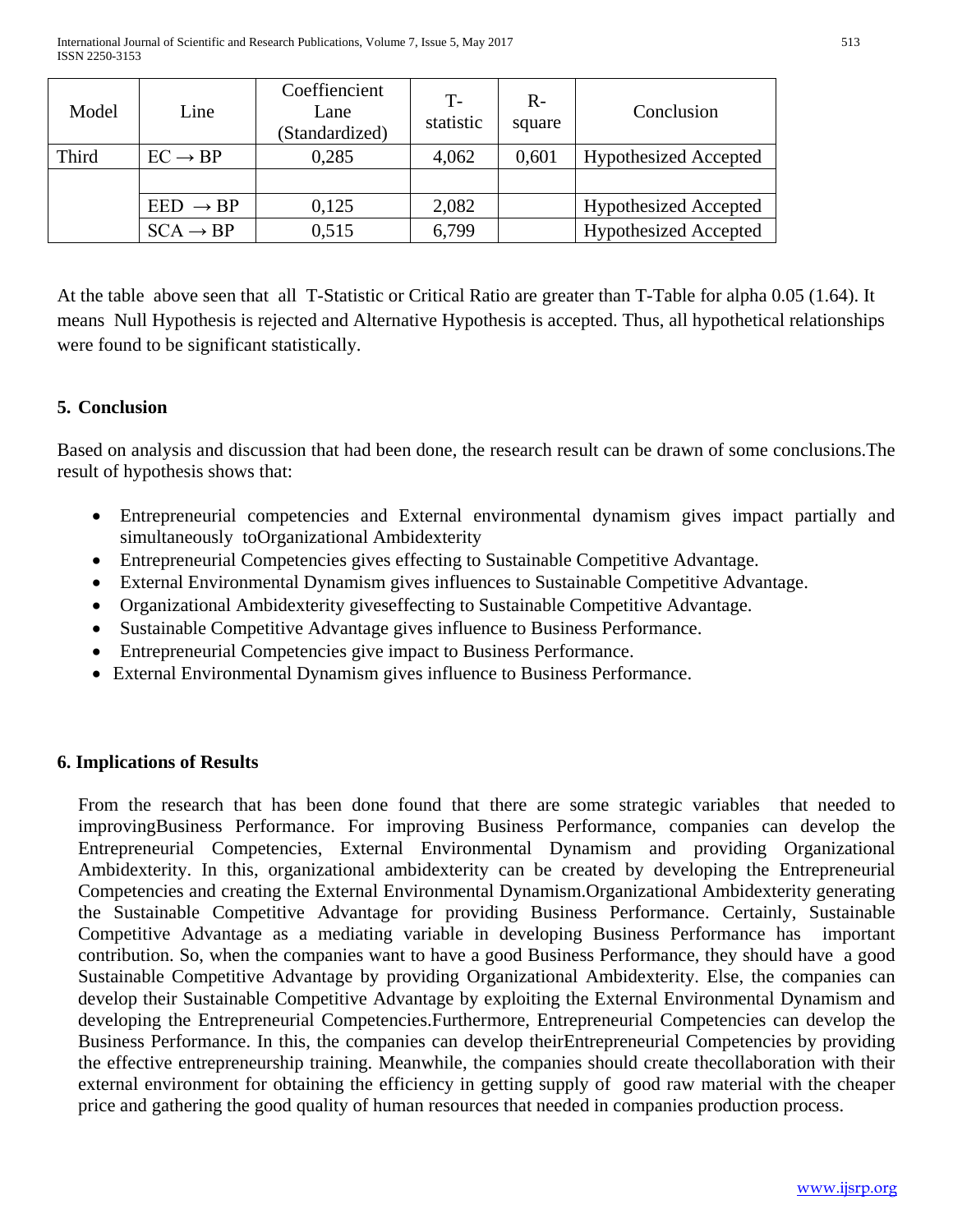International Journal of Scientific and Research Publications, Volume 7, Issue 5, May 2017 514 ISSN 2250-3153

#### **7. Further Research**

This research found that Business Performance is impacted by Entrepreneurial Competencies, External Environmental Dynamism and Organizational Ambidexterity. So, the further research is expected to find another variables that can generate a good Business Performance. Another variables that enabling to be studied are Government Policy, Employee Quality, Employee Welfare, etc. The further research is suggested also to study the another mediating variables in generating Business Performance due to Organizational Ambidexterity not only generate Sustainable Competitive Advantage but also generate the rivalry in business that generating a good business competition atmosphere that expected to push emerging a good Business Performance.

#### **8. Reference**

- Al Mamun, Abdullah, Rajennd A/L Muniady, P. Yukthamarani Permarupa, Noor Raihani Binti Zainol, Noorshella Binti Che Nawi, and C. A. Malarvizhi. 2016. "Social Capital And Entrepreneurial Competencies: A Study Among Women Micro-Entrepreneurs In Malaysia." Journal of Developing Areas no. 50:363-370.
- Bodwell, Wendy. 2011. A Theoretical Model of Organizational Ambidexterity In Hospitals. Disertation, Colorado State University, Fort Collins, Colorado, Amerika Serikat.
- Bratnicka, Katarzyna. 2014. "Reconsideration Of Organizational Ambidexterity:A Dialectical Multilevel Approach." Nowe Spojrzenie Na Obustronność Organizacyjną: Dialektyczne Podejście Wielopoziomowe. no. 13 (4):67-82.
- David, Fred. 2013. "Strategic Management-Concept and Cases." In. New Jersey: Pearson Education, Inc.
- Foroughi, Amir, Nor Aishah Buang, Zizah Che Senik, Reihaneh Sadat Hajmirsadeghi, and Mahdi Mohammad Bagheri. 2015. "The role of open service innovation in enhancing business performance: the moderating effects of competitive intensity." Current Science (00113891) no. 109 (4):691-698.
- Good, Darren, and Eric J. Michel. 2013. "Individual Ambidexterity: Exploring and Exploiting in Dynamic Contexts." Journal of Psychology no. 147 (5):435-453. doi: 10.1080/00223980.2012.710663.
- Hitt, Michael A, et al. 2012. Strategic Management Competitiveness and Globalization. 10<sup>th</sup> Edition. USA: South-Western College Publising.
- Hoogh, A. H. B. d., D. N. d. Hartog, P. L. Koopman, H. Thierry, P. T. v. d. Berg, J. G. v. d. Weide, and C. P. M. Wilderom. 2004. Charismatic leadership, environmental dynamism, and performance. European Journal Of Work And Organizational Psychology 13 (4):447–471.
- Huang, Hsun- I., and Cheng-Fei Lee. 2012. "Strategic management for competitive advantage: a case study of higher technical and vocational education in Taiwan." Journal of Higher Education Policy and Management no. 34 (6):611-628. doi: 10.1080/1360080X.2012.727635.
- Kaplan R.S. and Norton D.P.1997. Balanced Scorecard: Translating Strategy Into Action. Boston : Harvard Business School Press.
- O'Reilly III, Charles A, and Michael L Tushman. 2013. "Organizational Ambidexterity: Past, Present and Future." Academy of Management Perspectives, in press:1-32.
- Porter, Michael E, 1993, Competitive Advantage-Creating and Sustaining Superior Performance. New York : The Free Press.
- Strauss, Steven D. 2014. Planet Entrepreneur. New Jersey: John Wiley & Sons, Inc.